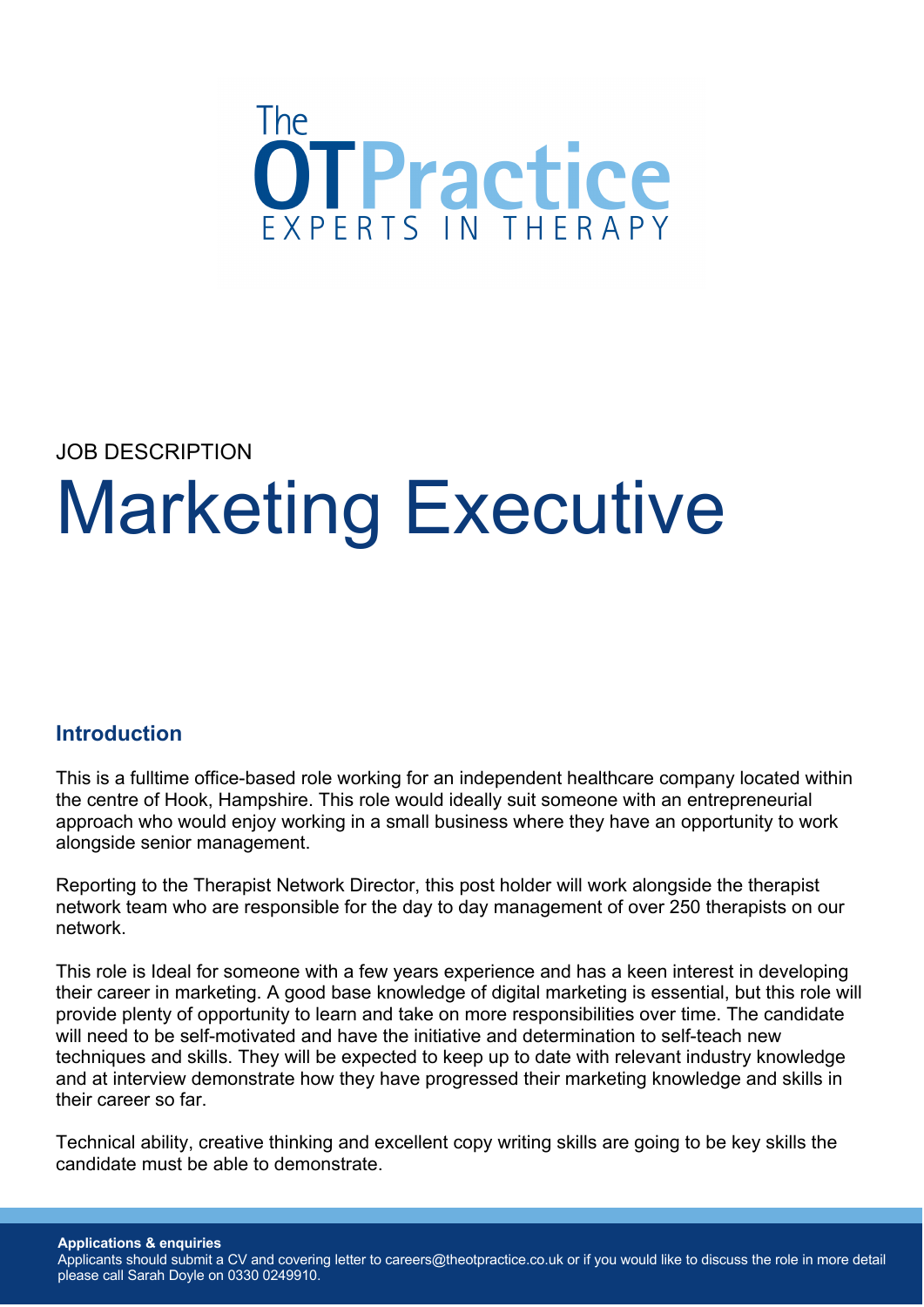## **Our Company ethos**

- We make clients & potential clients feel understood and provide sound professional advice
- We are friendly & caring, but always remain professional
- We are socially responsible if there is a better option for a prospective client then we say so
- We are client-focused and want to ensure our clients feel they are in safe hands
- We are driven and go the extra mile if that is what is needed to keep a client happy

## **Details of the role**

The marketing executive will focus on 2 primary areas:

- Therapist recruitment (we currently have a nationwide network of 250)
- Therapist engagement (with the existing team)

The main day to day marketing activities will include:

- Coordinate content production and deliver email campaigns to our database for external therapist engagement and recruitment
- Produce marketing material for internal engagement of our associates, including writing some articles and deliver utilising our CMS
- Creating briefs and managing print design work (with our designer)
- Managing newsletter sign ups
- Using Mailchimp for external email campaigns and monitoring campaign metrics
- Monitor and review competitor activity
- Manage The OT Practice social media platforms (LinkedIn, FB, YouTube, Twitter)
- Create artwork and manage posts on company pages
- Trafficking Google PPC ads and other online advertising
- Working with the therapist network team in recruitment activities to generate and manage new leads from database, candidate searches, linked in.
- Refine therapist CVs (for distribution to clients)
- Write or refine therapist's online profiles and set placement rule on the website for SEO
- Provide marketing support and help organise therapist recruitment events
- Managing, building and researching marketing lists
- Prepare reports and stats on marketing campaigns and associated activities
- Implement the marketing strategy as agreed with the Therapist Network Director to meet company objectives.

There may be opportunities to get involved in other marketing projects outside of the scope set out in the primary areas. Examples might be:

- LinkedIn posts to support other business development activities
- White paper creation and distribution
- Assisting with marketing activities and preparations for business development conferences
- Video production for other marketing initiatives

### **Skills and qualifications**

The following skills and qualifications will be required/desirable:

• Marketing or related degree (or marketing apprenticeship/training) is highly desirable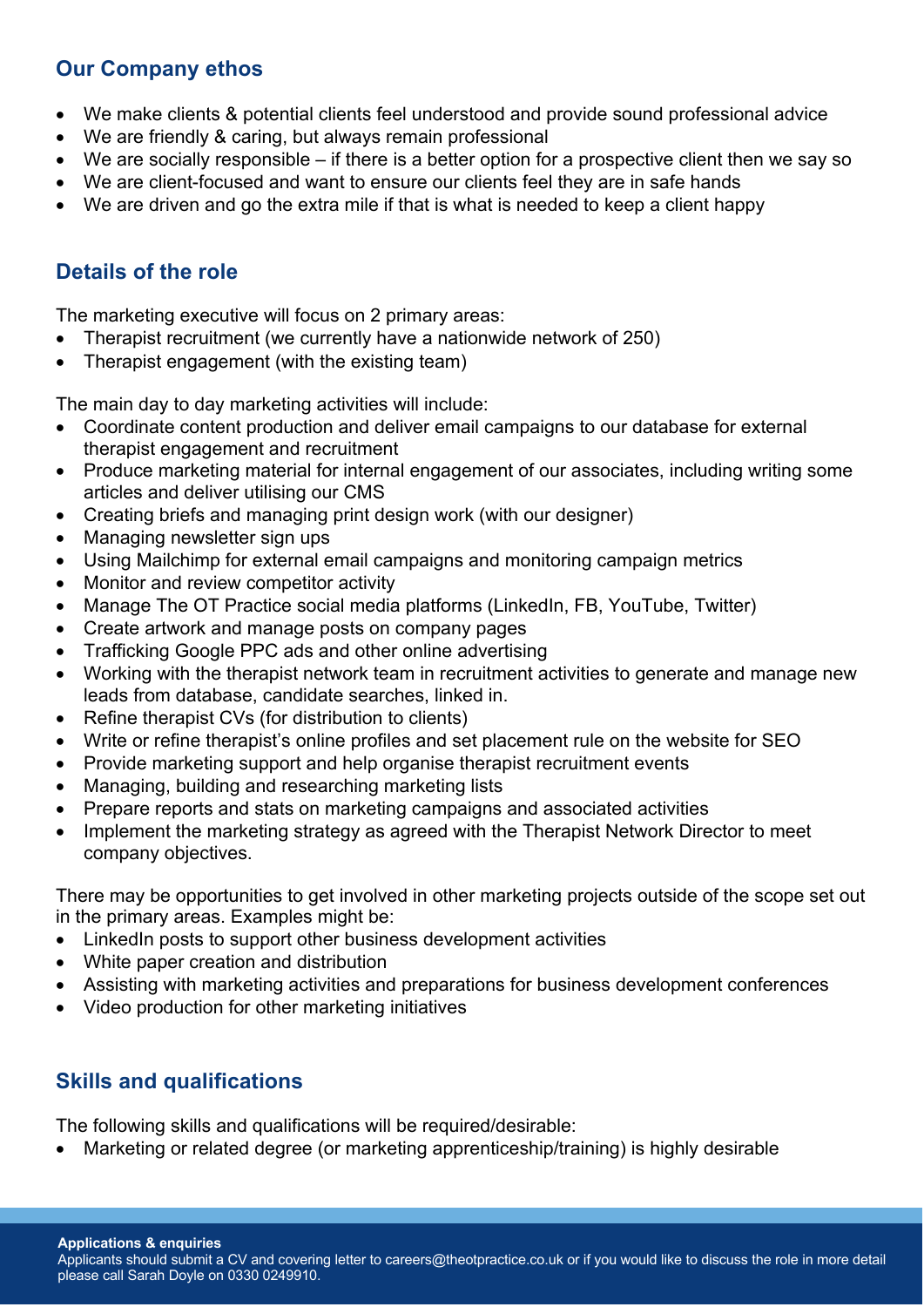- Good grades in GSCE English Language is essential (A-Level English Language is highly desirable)
- At least 2 years experience within marketing is essential (ideally both B2B and B2C)
- Strong project management skills
- Excellent communication and copy writing skills
- Able to demonstrate a record of delivering successful marketing campaigns
- Good creative skills understanding of design and some basic design skills (knowledge of Photoshop, Illustrator or similar design application advantageous)
- Mailchimp experience is desirable.
- Experience with using Google Ads is essential
- Good understanding of social media platforms and planning/managing/executing social media initiatives (particularly LinkedIn and Twitter).
- Good practical working knowledge of SEO and SEM campaigns
- Excellent technical skills, particularly with HTML newsletter creation and online platforms/tools for digital marketing.
- Willing to undertake a DBS check

## **Personal skills & attributes**

Fundamental to this role is the character and temperament of the individual. They will be expected to take responsibility for planning and delivering marketing activities at The OT Practice, which will take a high level of organization, efficiency and sense of responsibility. Important personal skills and attributes include:

- Self-motivated with a high level of customer focus and business awareness
- Excellent interpersonal skills, caring, friendly and always willing to listen
- Taking responsibility and having the ability & confidence to make good decisions
- Problem solver with drive and determination
- Highly creative and innovative
- Able to work with speed and accuracy with a high level of attention to detail
- Professional and able to represent The OT Practice in this respect, in all circumstances
- Share in a willingness and desire for The OT Practice to grow and become more successful
- Able to remain calm, composed and professional under stressful or confrontational situations
- Articulate, positive, enthusiastic and diplomatic.
- Commercially astute with a natural entrepreneurial desire
- Demonstrate a passion for delivering a high quality service
- Commitment to maintain the integrity of The OT Practice brand
- Excellent organizational and time management skills, demonstrate ability to prioritise and manage workload
- **Excellent IT skills**
- A strong sense of ethics and integrity
- A genuine passion for marketing and eagerness to learn more

### **What we offer you**

We pride ourselves on being a caring and friendly, but professional company. We believe the growth of our business to date is directly attributed to ensuring our values are at the core of everything we do, we value our staff as much as our core values. Offices based in the centre of Hook, with free parking and excellent transport links. Offering an extremely competitive salary